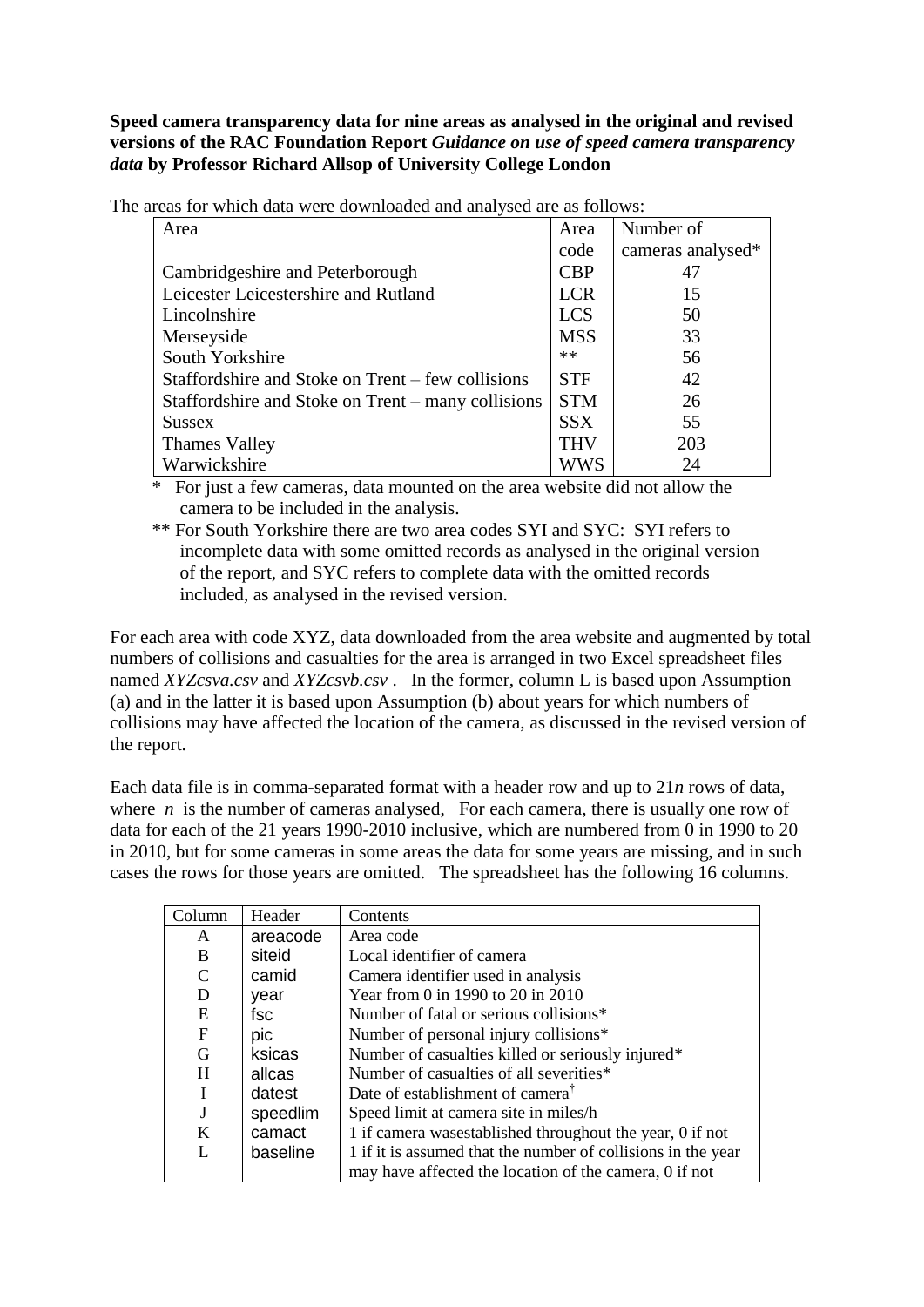| M        | cntyfsc    | Number of fatal or serious collisions in the area            |
|----------|------------|--------------------------------------------------------------|
| N        | cntypic    | Number of personal injury collisions in the area             |
| $\Omega$ | cntyksicas | Number of casualties killed or seriously injured in the area |
| P        | cntvallcas | Number of casualties of all severities in the area           |

\* recorded in the vicinity of the camera

<sup>†</sup> dates appearing as ######## can be read by placing the cursor on the cell concerned

The estimate of multiple  $m_c$  for effects of camera establishment on numbers of PIC per year in the vicinity of cameras across partnership area XYZ as given in Table A2.1 of the report is obtained using the software **R** by fitting the model *XYZareaPIC* using the commands shown below. The estimate given in Table 2.2 of the report for the corresponding multiple for numbers of FSC per year across area XYZ is obtained by fitting the model *XYZareaFSC*. The estimated multiples for numbers of PIC in the vicinity of individual cameras in area XYZ are obtained by fitting the model *XYZcamerasPIC*.

The first command in **R** for fitting these models is

>DataXYZ=read.csv('XYZcsva.csv', header=TRUE, sep=",")

if the models are to be fitted under Assumption (a), and

>DataXYZ=read.csv('XYZcsvb.csv', header=TRUE, sep=",")

if the models are to be fitted under Assumption (b).

In either case the subsequent commands are:

>fcamid=factor(DataXYZ\$camid) >XYZareaPIC=glm(pic~offset(log(cntypic))+fcamid+camact+baseline,family=poisson(link=l og),data=DataXYZ)

>XYZareaFSC=glm(fsc~offset(log(cntyfsc))+fcamid+camact+baseline,family=poisson(link=l og),data=DataXYZ)

>XYZcamerasPIC=glm(pic~offset(log(cntypic))+fcamid+camact+fcamid\*camact+baseline+f camid\*baseline,family=poisson(link=log),data=DataXYZ)

The results are listed by means of the commands:

>summary(XYZareaPIC) >summary(XYZareaFSC) >summary(XYZcamerasPIC)

The current directory for **R** needs to be the one in which the file *XYZcsv.csv* is located, and work in **R** on area XYZ needs to begin with the appropriate one of the above two first commands, followed by the command >fcamid=factor(DataXYZ\$camid) . After these two commands, models can be fitted and results of fitted models requested in any order.

In the results for the first two models, the estimates for coefficients *camact* and *baseline* are the *v* and *u* respectively of Appendix 2 of the report, and the estimates of  $m_c$  and  $m_b$  are exp(*camact*) and exp(*baseline*). The standard errors of these two coefficients, given in the same lines of the results, enable the estimated confidence intervals for  $m_c$  and  $m_b$  to be calculated as described in Appendix 2 of the report.

From the results from the third model, the estimates of  $m_c$  and  $m_b$  for camera XYZC1 and their confidence intervals are obtained in the same way. But for each other camera XYZCn